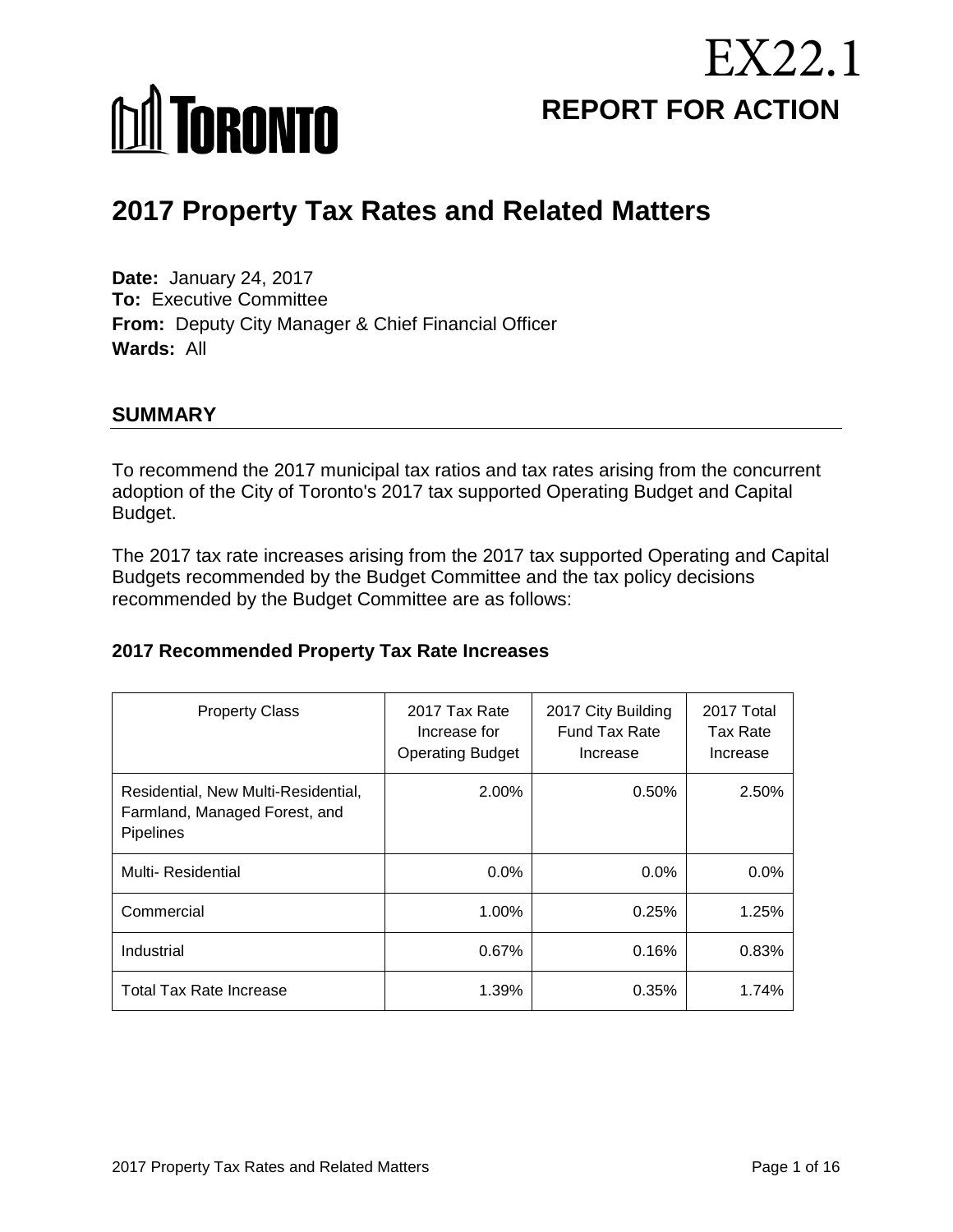The Deputy City Manager & Chief Financial Officer recommends that:

1. In calculating the tax ratios, Council elect the following:

(a) for the purposes of establishing notional tax rates, to exclude the assessment of a property in a property class from the calculation of the total assessment of the properties in that property class if the current value of the property has increased by 100 percent or decreased by 25 percent, in accordance with subsection 2.2(4) of Ontario Regulation 121/07 ("O.Reg. 121/07"); and

(b) subject to receiving the necessary regulation, for the purpose of determining the tax revenue that is used to establish the allowable maximum 2017 revenue limit, to adjust the total assessment for property in a property class so that the assessment does not include changes to the tax roll resulting from eligible assessment-related losses (largely from appeals) from prior years, and advise the Ministry of Finance of this election.

2. Council adopt the 2017 tax ratios shown in Column II for each of the property classes set out below in Column I:

| Column I                     | Column II                                                             | Column III                                                                       |
|------------------------------|-----------------------------------------------------------------------|----------------------------------------------------------------------------------|
| <b>Property Class</b>        | 2017 Recommended<br>Tax Ratios (before<br><b>Graduated Tax Rates)</b> | 2017 Ending Ratios (after<br>Graduated Tax Rates and<br>Budgetary Levy Increase) |
| Residential                  | 1.0000000                                                             | 1.0000000                                                                        |
| Multi-Residential            | 2.7277000                                                             | 2.6611705                                                                        |
| New Multi-Residential        | 1.0000000                                                             | 1.0000000                                                                        |
| <b>Commercial General</b>    | 2.8828055                                                             | 2.8476492                                                                        |
| Residual Commercial - Band 1 | 2.7339614                                                             | 2.4854894                                                                        |
| Residual Commercial - Band 2 | 2.7339614                                                             | 2.8476492                                                                        |
| Industrial                   | 2.8828055                                                             | 2.8359305                                                                        |
| Pipeline                     | 1.9235639                                                             | 1.9235638                                                                        |
| Farmlands                    | 0.2500000                                                             | 0.2500000                                                                        |
| <b>Managed Forests</b>       | 0.2500000                                                             | 0.2500000                                                                        |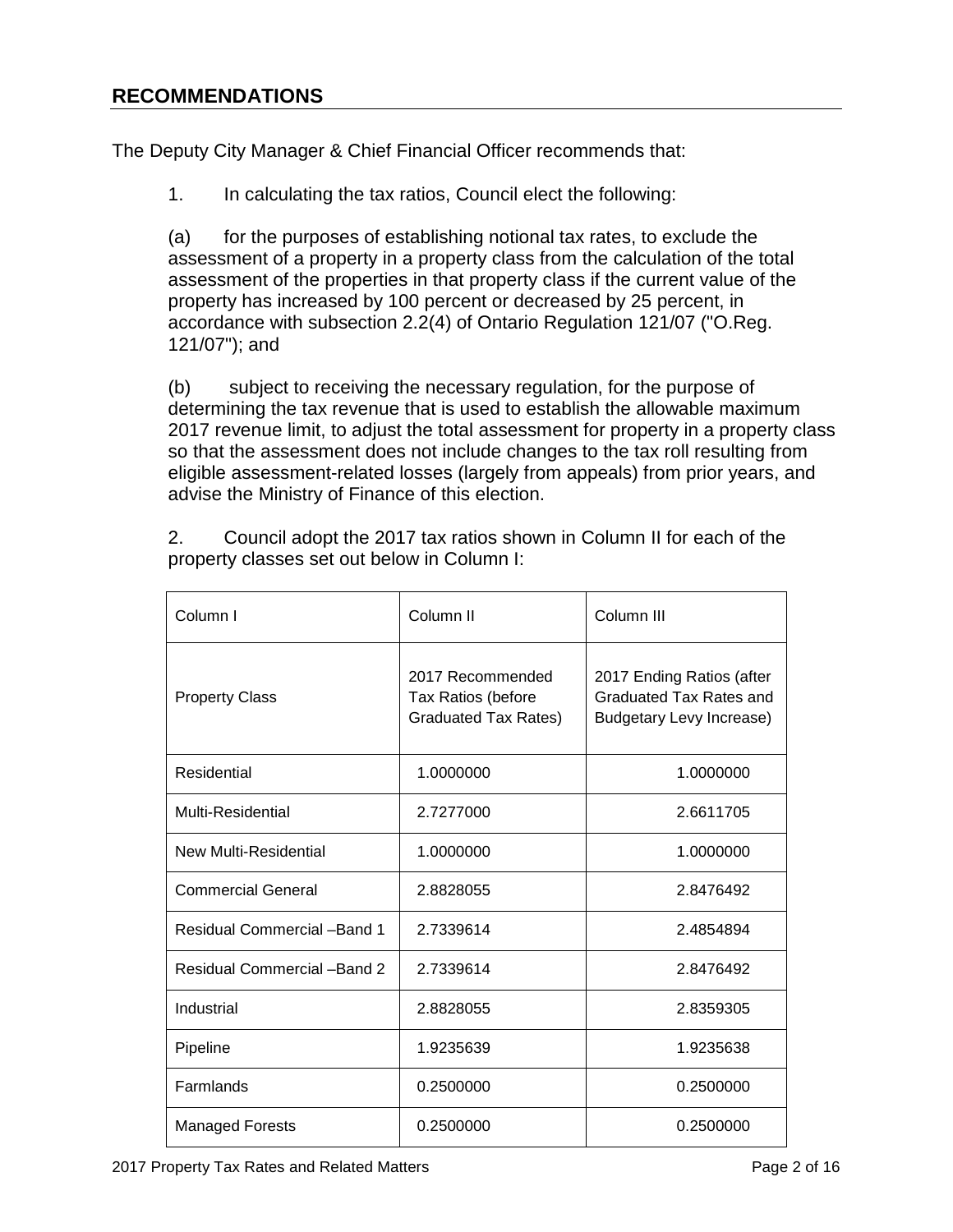3. Subject to receiving the necessary amendment to O.Reg. 121/07 for the 2017 taxation year, Council elect to raise the tax rates on the restricted property classes, as follows:

(i) on the Commercial Property Classes, by one-half of the percentage tax rate increase on the unrestricted property classes (residential, new multiresidential, pipelines, farmlands, and managed forests),

(ii) on the Industrial Property Classes, by one-third of the percentage tax rate increase on the unrestricted property classes (residential, new multiresidential, pipelines, farmlands, and managed forests),

(iii) on the Multi-Residential Property Classes, no tax rate increase.

4. Council continue the previous adoption of two bands of assessment of property in the Residual Commercial property class, for the purposes of facilitating graduated tax rates for the Residual Commercial property class in 2017 as set out in the Enhancing Toronto's Business Climate initiative, and setting such bands of assessment for each band shown in Column II at the amount shown in Column III, and setting the ratio of the tax rates for each band in relation to each other at the ratio shown in Column IV.

| Column I               | Column <sub>II</sub> | Column III                           | Column <sub>IV</sub>               |
|------------------------|----------------------|--------------------------------------|------------------------------------|
| <b>Property Class</b>  | <b>Bands</b>         | Portion of<br>Assessment             | Ratio of Tax Rate to<br>Each Other |
| Residual<br>Commercial | Lowest Band 1        | Less than or equal to<br>\$1,000,000 | 0.9203402                          |
| Residual<br>Commercial | Highest Band 2       | Greater than<br>\$1,000,000          | 1.0000000                          |

#### 5.

(a) Council adopt the tax rates set out below in Column V, which rates will raise a local municipal general tax levy for 2017 of \$4,087,125,122 inclusive of a 2.0% residential, new multi-residential, pipeline, farmlands and managed forest tax rate increase, a 1.0% commercial tax rate increase, and a 0.67% industrial tax rate increase.

(b) Council adopt the additional tax rates set out below in Column VI, which rates will raise an additional special general tax levy of \$14,045,625 dedicated for priority transit and housing capital projects (the "City's Building Fund levy"), in accordance with Recommendation 1.i. of Budget Committee Report BU30.1 (January 24th, 2017).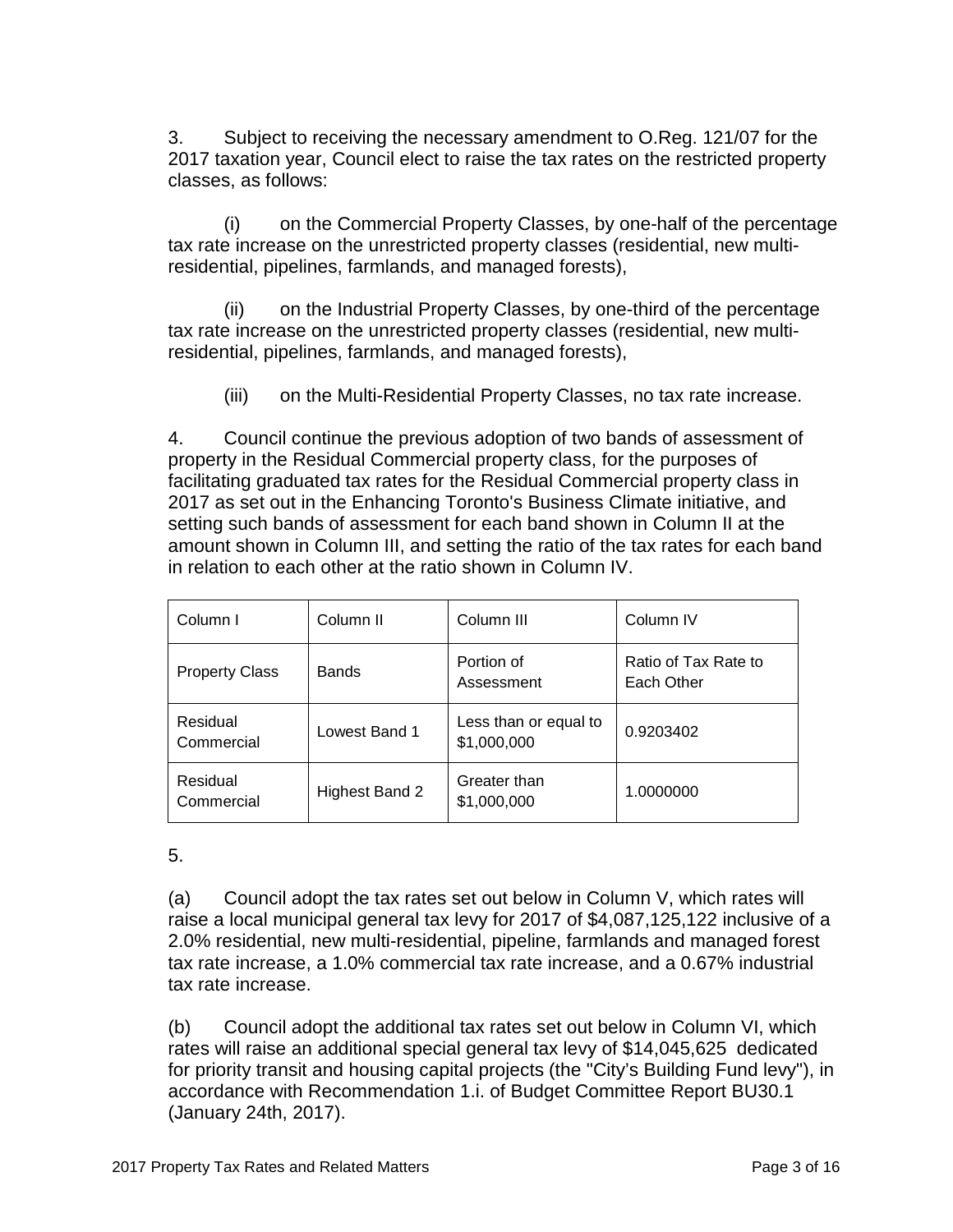| Column I                             | Column <sub>II</sub>                                                                                  | Column III                                                                                           | Column <sub>IV</sub>                                                              | Column V                                                                  | Column VI                                                         | Column VII                                                                                                                |
|--------------------------------------|-------------------------------------------------------------------------------------------------------|------------------------------------------------------------------------------------------------------|-----------------------------------------------------------------------------------|---------------------------------------------------------------------------|-------------------------------------------------------------------|---------------------------------------------------------------------------------------------------------------------------|
| Property<br>Class                    | 2017 Tax<br>Rate for<br>General<br>Local<br>Municipal<br>Levy before<br>Graduated<br><b>Tax Rates</b> | 2017 Tax<br>Rate for<br>General<br>Local<br>Municipal<br>Levy After<br>Graduated<br><b>Tax Rates</b> | 2017<br>Additional<br>Tax Rate to<br>Fund<br><b>Budgetary</b><br>Levy<br>Increase | 2017<br>Municipal<br><b>Tax Rate</b><br>(excluding<br>Charity<br>rebates) | 2017<br>Additional<br>Tax Rate to<br>Fund City<br><b>Building</b> | 2017<br>Municipal<br><b>Tax Rate</b><br>Inclusive of<br><b>City Building</b><br>Rate<br>(excluding<br>Charity<br>rebates) |
|                                      |                                                                                                       |                                                                                                      |                                                                                   | (Column<br>$III+IV)$                                                      |                                                                   | (Column<br>$V+VI)$                                                                                                        |
| Residential                          | 0.4708753%                                                                                            | 0.4708753%                                                                                           | 0.0094175%                                                                        | 0.4802928%                                                                | 0.0023544%                                                        | 0.4826472%                                                                                                                |
| Multi-<br>Residential                | 1.2844065%                                                                                            | 1.2844065%                                                                                           | 0.0000000%                                                                        | 1.2844065%                                                                | 0.0000000%                                                        | 1.2844065%                                                                                                                |
| New Multi-<br>Residential            | 0.4708753%                                                                                            | 0.4708753%                                                                                           | 0.0094175%                                                                        | 0.4802928%                                                                | 0.0023544%                                                        | 0.4826472%                                                                                                                |
| Commercial                           | 1.3574419%                                                                                            | 1.3574419%                                                                                           | 0.0135744%                                                                        | 1.3710163%                                                                | 0.0033936%                                                        | 1.3744099%                                                                                                                |
| Residual<br>Commercial<br>$-$ Band 1 | 1.2873549%                                                                                            | 1.1848045%                                                                                           | 0.0118480%                                                                        | 1.1966525%                                                                | 0.0029620%                                                        | 1.1996145%                                                                                                                |
| Residual<br>Commercial<br>$-$ Band 2 | 1.2873549%                                                                                            | 1.3574419%                                                                                           | 0.0135744%                                                                        | 1.3710163%                                                                | 0.0033936%                                                        | 1.3744099%                                                                                                                |
| Industrial                           | 1.3574419%                                                                                            | 1.3574419%                                                                                           | 0.0090496%                                                                        | 1.3664915%                                                                | 0.0022624%                                                        | 1.3687539%                                                                                                                |
| Pipelines                            | 0.9057587%                                                                                            | 0.9057587%                                                                                           | 0.0181152%                                                                        | 0.9238739%                                                                | 0.0045288%                                                        | 0.9284027%                                                                                                                |
| Farmlands                            | 0.1177188%                                                                                            | 0.1177188%                                                                                           | 0.0023544%                                                                        | 0.1200732%                                                                | 0.0005886%                                                        | 0.1206618%                                                                                                                |
| Managed<br>Forests                   | 0.1177188%                                                                                            | 0.1177188%                                                                                           | 0.0023544%                                                                        | 0.1200732%                                                                | 0.0005886%                                                        | 0.1206618%                                                                                                                |

6. Council determine that the 2017 Non-Program Tax Account for Rebates to Charities in the Commercial and Industrial Property Classes be set in the amount of \$5,918,116 to fund the mandatory 2017 property tax rebates to registered charities in the commercial and industrial property classes, which provision is to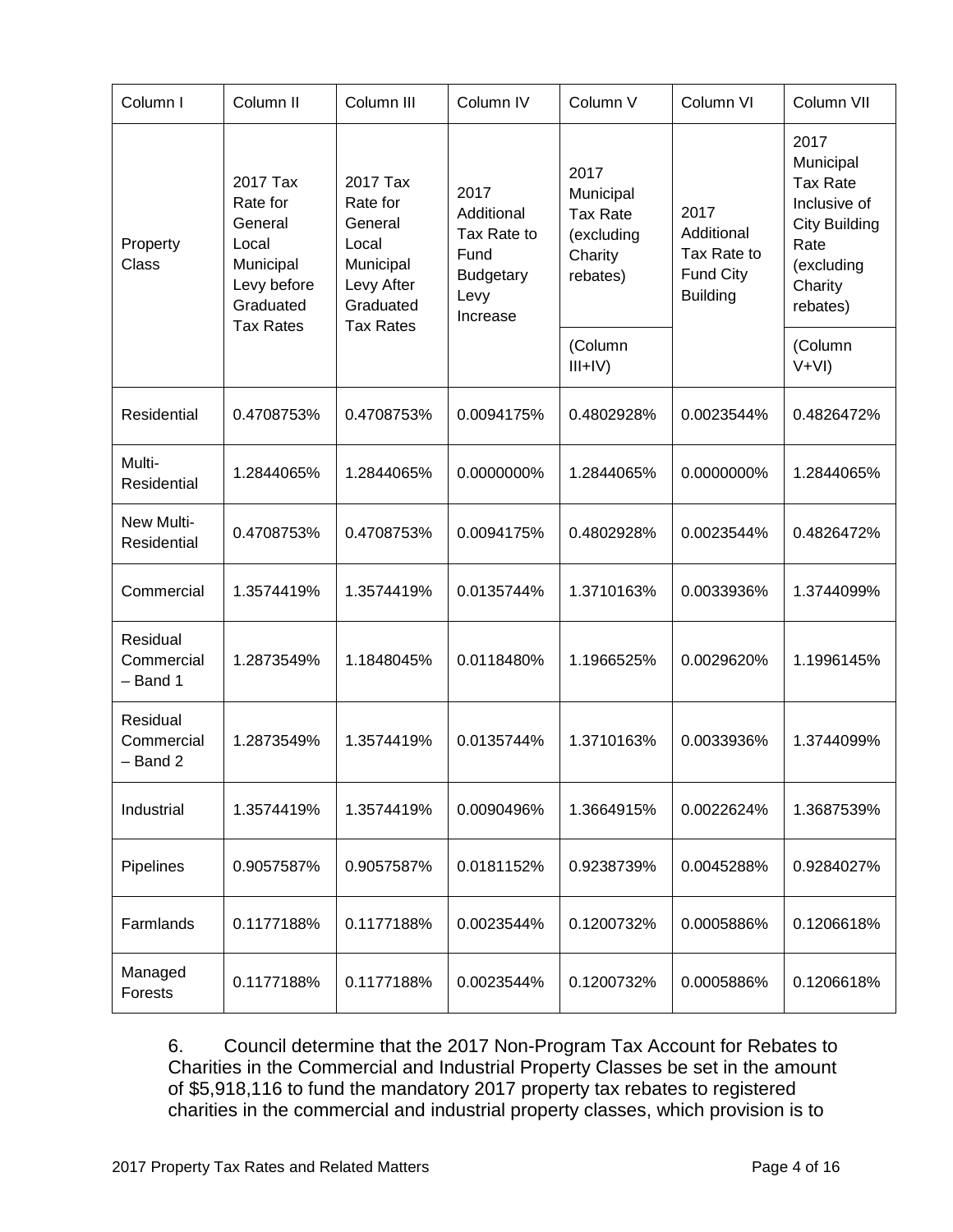be funded, for a net impact on the 2017 operating budget of zero, by the following:

(a) The additional tax rates set out below in Column III be levied as part of the general local municipal levy on the commercial classes set out in Column I and Column II to raise a further additional local municipal tax levy of \$5,830,697 to fund the total estimated rebates to registered charities for properties in the commercial classes in 2017.

| Column I                              | Column II    | Column III                                                   |
|---------------------------------------|--------------|--------------------------------------------------------------|
| <b>Commercial Property</b><br>Classes | <b>Bands</b> | Additional Tax Rate to Fund Rebates<br>to Eligible Charities |
| <b>Commercial General</b>             | Unbanded     | 0.0058134%                                                   |
| <b>Residual Commercial</b>            | Lowest Band  | 0.0050741%                                                   |
| <b>Residual Commercial</b>            | Highest Band | 0.0058134%                                                   |

(b) An additional tax rate of 0.0011028% be levied as part of the general local municipal levy on the industrial class to raise a further additional local municipal tax levy of \$87,419 to fund the total estimated rebates to registered charities for properties in the industrial class in 2017.

7. Council determine that for the purposes of the City's Tax Cancellation for Low-Income Persons Program the assessed value criteria for property eligibility be increased to be equal to or less than \$850,000 for the 2017 and 2018 tax years, and \$975,000 for the 2019 and 2020 tax years.

8. Council direct the Deputy City Manager & Chief Financial Officer to report to Executive Committee at its meeting scheduled for April 19, 2017, or directly to Council or a special meeting of Council if necessary, on the 2017 tax rates for school purposes, the 2017 capping policies, and the 2017 percentage of the tax decreases required to recover the revenues foregone as a result of the cap limit on properties in the commercial, industrial and multi-residential property classes (the 2017 'clawback' rates).

9. Council determine that:

(a) the instalment dates for the 2017 final tax bills be set as follows:

(i) The regular instalment dates be July 4, August 1, and September 1 of 2017.

(ii) For taxpayers who are enrolled in the monthly pre-authorized property tax payment program, the instalment dates be July 17, August 15, September 15, October 16, November 15 and December 15 of 2017.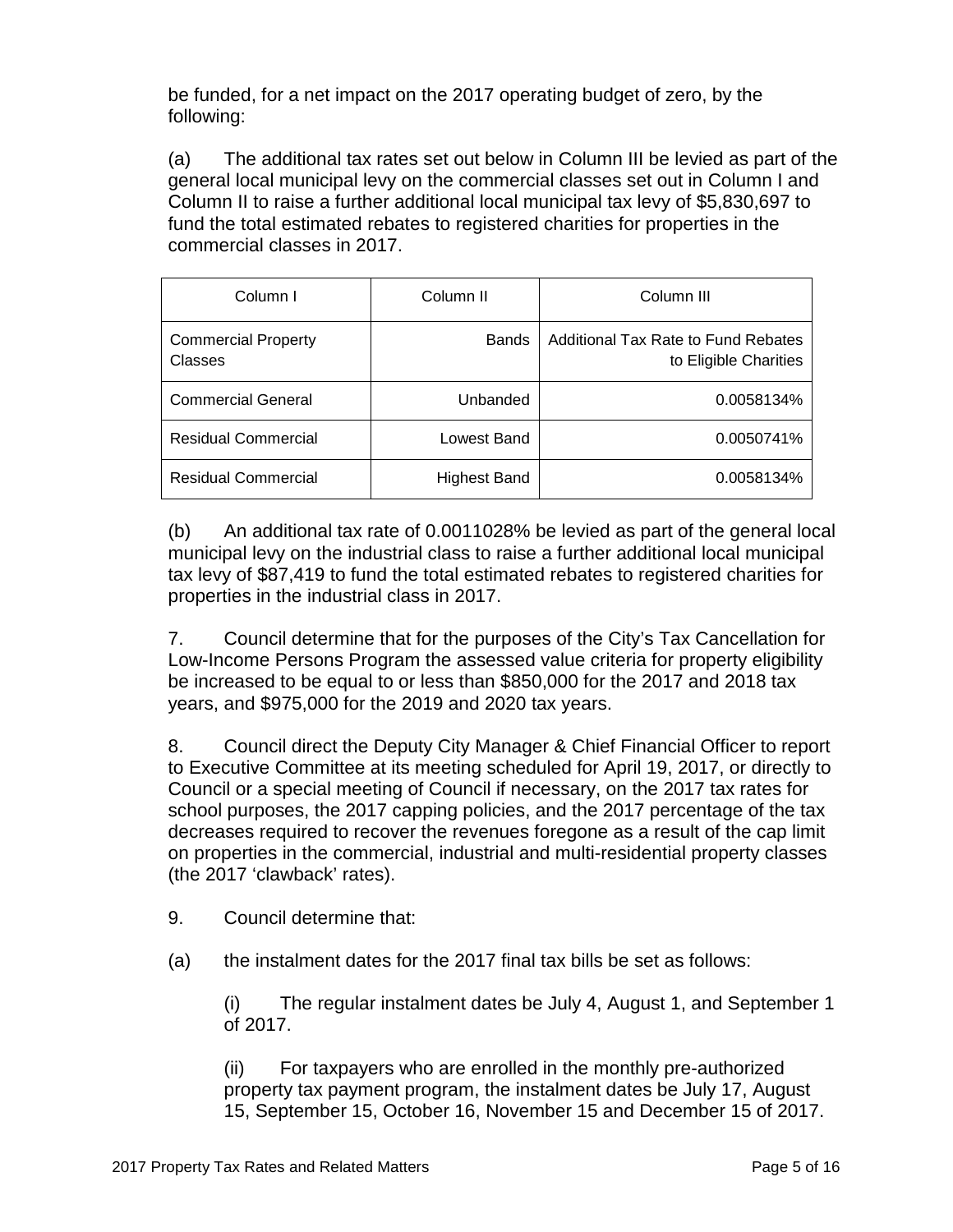(iii) For taxpayers who are enrolled in the two installment program, the final instalment date be July 4, 2017.

(b) The collection of taxes for 2017, other than those levied under By-law No. 1242-2016 (the interim levy by-law) be authorized.

10. City Council authorize the appropriate officials to take the necessary actions to give effect to Council's decision and authorize the introduction of the necessary bills in Council.

## **FINANCIAL IMPACT**

The tax ratios and rates recommended in this report reflect a number of policy changes recommended by Budget Committee and permitted and/or mandated by recent or pending Provincial regulatory changes. These include:

- allowing one-half of the tax rate increase on the Residential property class to be applied to the Commercial property class (instead of the City's one-third policy)
- a slowing down of the City's tax ratio reduction policy to achieve a business tax ratio target of 2.5-times the residential rate, with a revised target date of 2023 instead of 2020
- a freezing of the tax burden on the Multi-Residential property class for 2017, as mandated by the Province
- making a property tax rate calculation adjustment to adjust the year-end assessment used in the notional property tax rate calculation to offset changes resulting from certain in-year assessment-related changes (i.e. appeals)
- making an adjustment to the notional property tax rate calculation to exclude assessment of a property in the calculation if the current value assessment of the property has increased by greater than 100% or decreased by greater than -25% (i.e. filtering of outliers)

The Budget Committee recommended local municipal general tax levy for 2017 is summarized as follows:

|                                    | Property Tax Levy<br>\$000's |
|------------------------------------|------------------------------|
| <b>2016 Levy</b>                   | 3,971.9                      |
| Real Assessment Growth during 2016 | 31.7                         |
| 2016 Year End Levy                 | 4,003.6                      |
| <b>Adjustment for Appeals</b>      | 6.9                          |
| <b>Adjustment for Outliers</b>     | 20.5                         |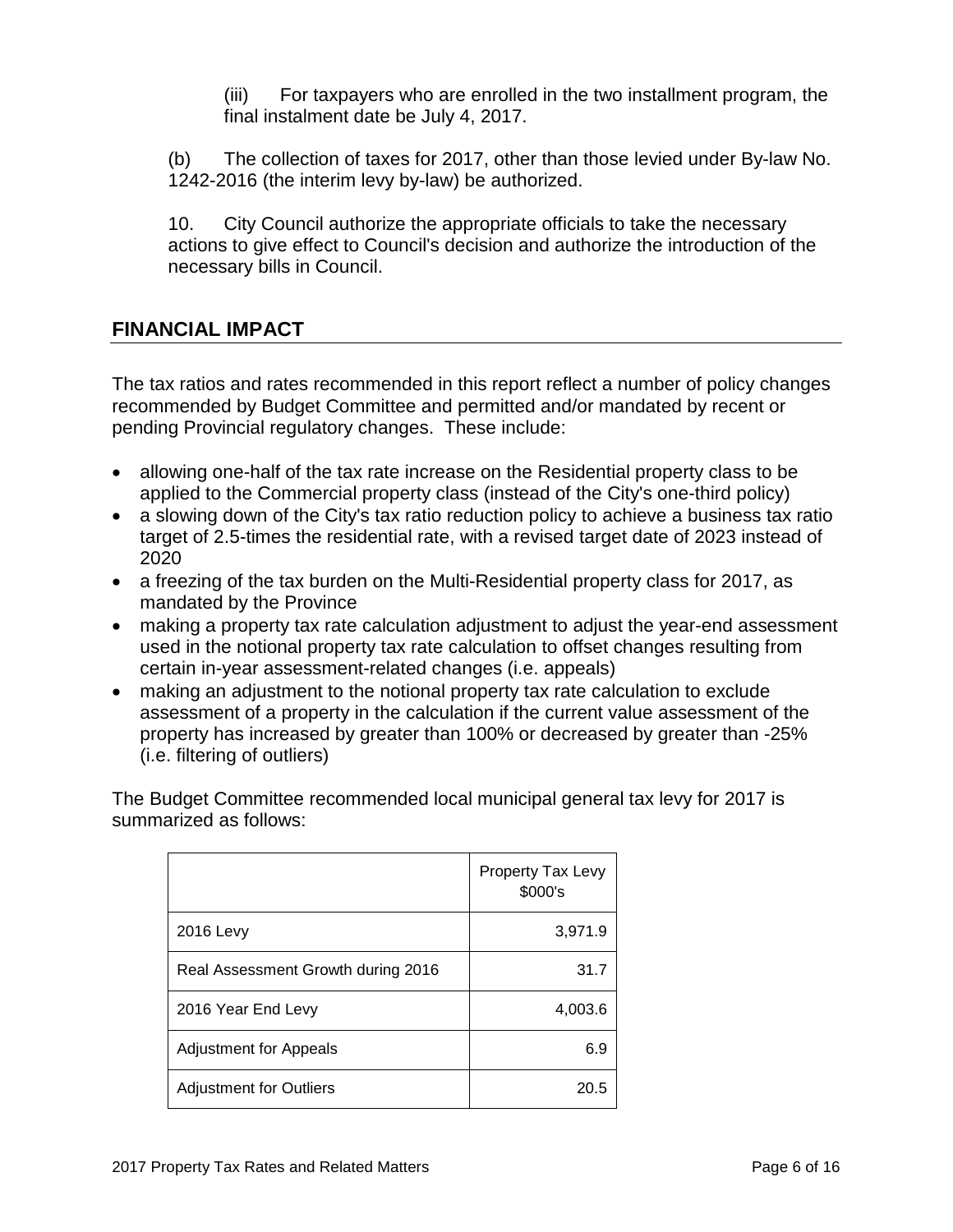|                                             | Property Tax Levy<br>\$000's |
|---------------------------------------------|------------------------------|
| <b>Total Revenue Adjustments</b>            | 27.3                         |
| 2017 General Levy                           | 4,030.94                     |
| 2017 Budgetary Levy Increase (2%)           | 56.2                         |
| 2017 Operating Budget Levy<br>Requirement   | 4,087.1                      |
| 2017 City Building Fund (0.5%)              | 14.0                         |
| 2017 Total Property Tax Levy<br>Requirement | 4,101.2                      |

2017 is the first year of the current reassessment cycle covering the period 2017-2020. The average residential property value has increased from \$548,943 in 2016 (January 1, 2012 valuation dated) to \$706,178 (January 1, 2016 valuation date), with a phased-in value for 2017 of \$587,471. A summary of the 2017 tax impacts on the average residential property, inclusive of reassessment together with the above noted adjustments and budgetary tax increases is as follows:

|                                                                   | Impact on Average Residential<br>Household |            |  |
|-------------------------------------------------------------------|--------------------------------------------|------------|--|
| 2016 Municipal Tax                                                | 2.745                                      | % Impact   |  |
| CVA/Regulatory Impact (including<br>Appeals/Outliers adjustments) | (3.21)                                     | $(0.12\%)$ |  |
| Policy Impact                                                     | 24.90                                      | 0.91%      |  |
| Budgetary Levy Increase                                           | 55.33                                      | 2.00%      |  |
| City Building Fund                                                | 13.83                                      | 0.50%      |  |
| 2017 Municipal Tax                                                | 2,835                                      | 3.29%      |  |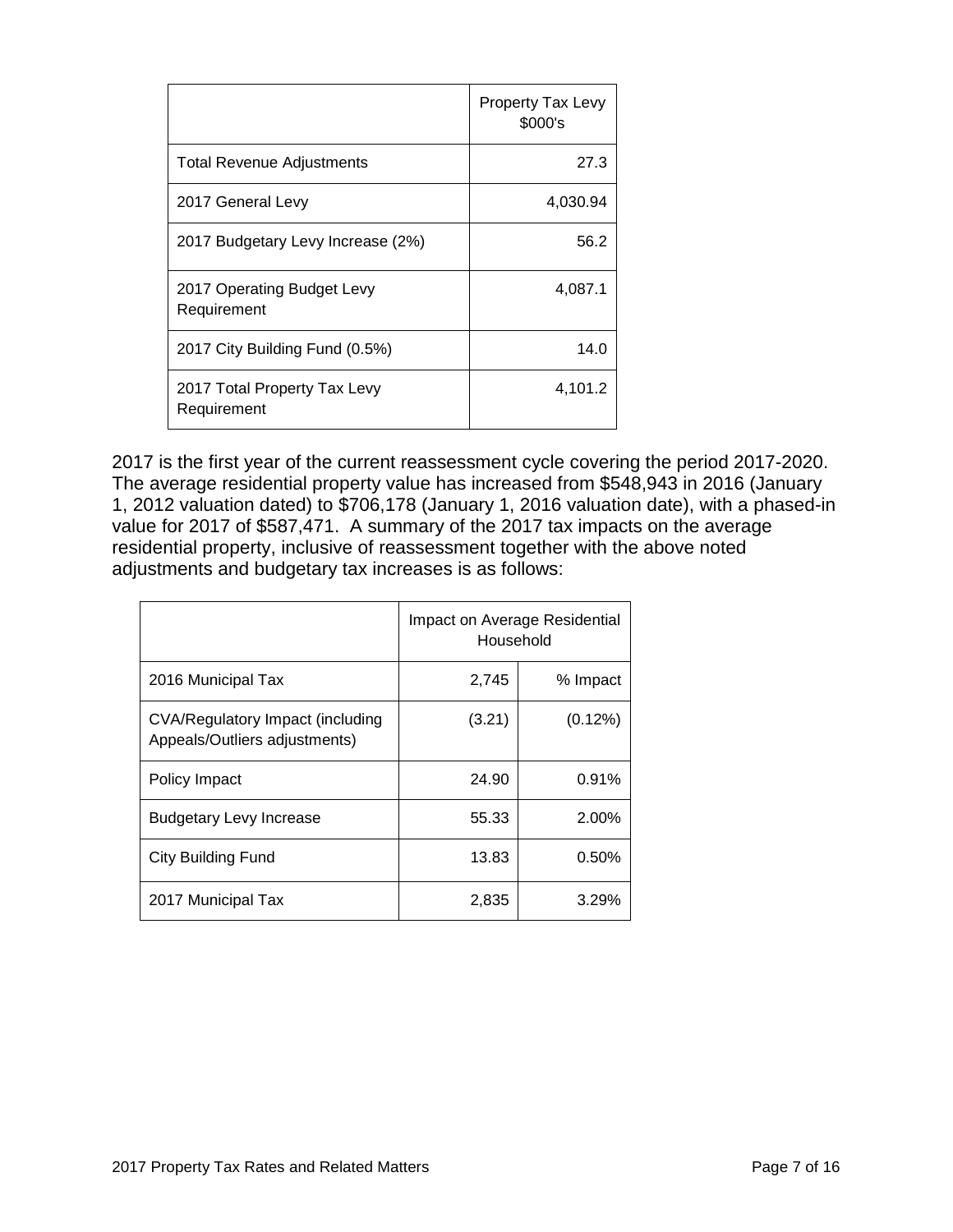The average impact on the various property classes are as follows:

|                            | <b>Budgetary</b><br>Increase | <b>City Building</b><br>Fund | CVA/<br>Regulatory | Policy   | Total    |
|----------------------------|------------------------------|------------------------------|--------------------|----------|----------|
| Residential                | 2.00%                        | 0.50%                        | $-0.12%$           | 0.91%    | 3.29%    |
| Multi-Residential          | 0.0%                         | $0.0\%$                      | 5.52%              | $-5.52%$ | $0.00\%$ |
| <b>Commercial Residual</b> | 1.00%                        | 0.25%                        | 1.26%              | 0.92%    | 3.43%    |
| <b>Commercial Large</b>    | 1.00%                        | 0.25%                        | 0.01%              | 0.16%    | 1.42%    |
| Industrial                 | 0.67%                        | 0.16%                        | $-3.80\%$          | 0.15%    | $-2.82%$ |
| City Average               | 1.39%                        | 0.35%                        | 0.68%              | 0.00%    | 2.42%    |

# **DECISION HISTORY**

In each year, Council must pass a by-law for the purposes of raising the general local municipal levy in an amount Council decides to raise in its budget for that year. The bylaw shall establish the tax ratios for that year for the City, and shall specify a separate tax rate on the assessment in each property class in the City rateable for municipal purposes, determined in accordance with legislation and regulations.

The "2016 Property Tax Rates and Related Matters" Report can be viewed at: <http://app.toronto.ca/tmmis/viewAgendaItemHistory.do?item=2016.EX12.1>

# **COMMENTS**

This report presents, on a preliminary basis as a result of the 2017 Operating Budget recommended by Budget Committee at its meeting of January 24, 2017, the City's 2017 Tax Ratios, Tax Rates and Levy for municipal purposes.

Council will be considering the City's 2017 Operating Budget and 2017 Tax Levy at a Special Meeting of Council scheduled to be held on February 15 and 16, 2017. Upon conclusion of that meeting and adoption of the City's 2017 Operating Budget, the City Solicitor will introduce a Bill in Council to enact the City's 2017 Tax Ratios, Tax Rates and Levy for City purposes.

In 2016 and 2017, the Province announced a number of changes intended to increase municipal flexibility in setting tax policy. These included: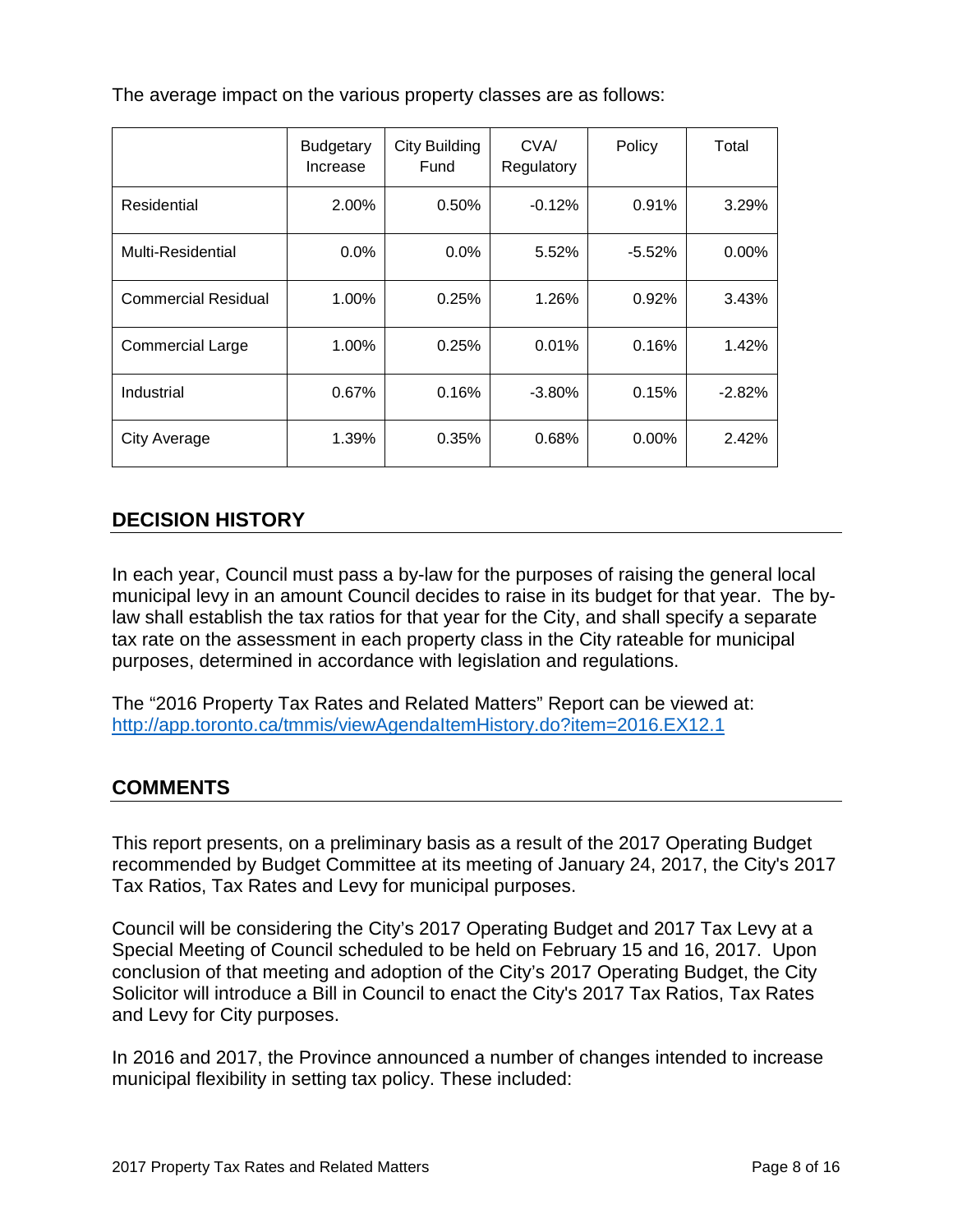- a property tax rate calculation adjustment municipalities have the option to adjust the year-end assessment used in the notional property tax rate calculation to offset changes resulting from certain in-year assessment related changes (i.e. appeals);
- modified levy restriction continued flexibility to apply a municipal tax increase of one-half or less of the residential increase to the commercial and industrial classes;
- tax ratio flexibility flexibility to increase ratios to avoid tax shifts that may occur between property classes as a result of reassessment impacts;
- business property tax capping increased flexibility to accelerate progress to current value assessment (CVA) level taxes, as well as the option to exit or phase-out from the program;
- vacant unit rebate program and reductions for vacant and excess lands flexibility to tailor the programs to reflect community needs and circumstances, while considering the interests of local businesses.

In addition, the Province announced it would mandate a freeze in municipal tax burden on the Multi-Residential property class for the 2017 tax year, for municipalities whose tax ratio for that class is above 2.0. Toronto's current tax ratio for multi-residential is 2.9, therefore the freeze on multi-residential tax burden will apply in Toronto.

The tax ratios and tax rates recommended in this report incorporate the permissible property tax rate calculation adjustments, an increase in the commercial tax increase to one-half of the residential tax rate increase, and a freezing of the multi-residential tax burden. All of these measures still require Provincial regulations to allow the City to implement them. Accordingly, this Report recommends that these measures be approved subject to receiving the necessary authority. The Province has indicated an intention to have the necessary regulations in place within the next month.

Business tax capping and the vacant rebate programs, which do not directly affect the tax levy, will be the subject of future reports to Council.

#### **Assessment Cycle**

The assessment of all property in Ontario is carried out by the Municipal Property Assessment Corporation (MPAC), under the Province's Assessment Act. Reassessments are conducted on a four-year cycle with Current Value Assessment (CVA) increases being phased-in between the four-year periods. 2016 was the last year of the previous assessment cycle reflecting a January 1, 2012 valuation date.

The current reassessment update is for taxation years 2017-2020, with the valuation basis being January 1, 2016. Chart 1 below provides the valuation dates used for each taxation year from 1998 through 2024.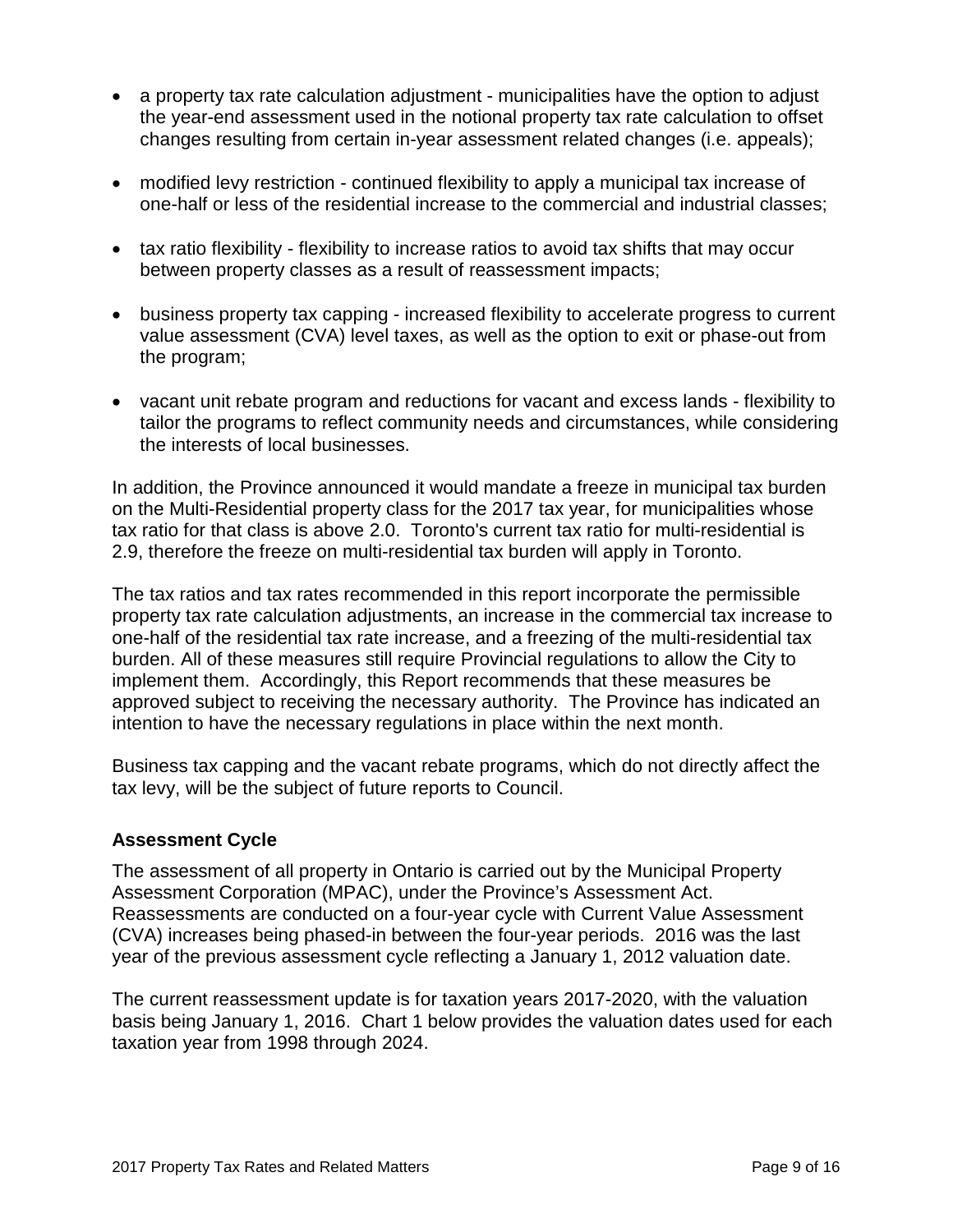**Chart 1: Assessment Cycle**

| <b>Taxation Year</b>   | <b>Valuation Date</b>  |              |                             |
|------------------------|------------------------|--------------|-----------------------------|
| 1998, 1999, 2000       | June 30, 1996          |              |                             |
| 2001, 2002             | June 30, 1999          |              |                             |
| 2003                   | June 30, 2001          |              |                             |
| 2004,2005              | June 30, 2003          |              |                             |
| 2006, 2007, 2008       | January 1, 2005        |              |                             |
| 2009, 2010, 2011, 2012 | <b>January 1, 2008</b> |              |                             |
| 2013, 2014, 2015, 2016 | January 1, 2012        |              | Increases<br>phased in over |
| 2017, 2018, 2019, 2020 | January 1, 2016        | $\checkmark$ | 4 years                     |
| 2021, 2022, 2023, 2024 | January 1, 2020        |              |                             |

# **2017 Assessment Changes and Tax shifts**

The current reassessment cycle, reflecting a January 1, 2016 valuation date, will apply for the period 2017-2020, with increases phased-in over four years. The average increase in assessment for the City is 30.9%. The residential property class has appreciated 28.6%, which is slightly below the City average. The Multi-residential class has appreciated over 54%, while the Industrial had the lowest appreciation of 19%.

**Chart 2: Re-Assessment Changes** 

| Cycle<br><b>Valuation Date</b> | $'09-'12$<br>Jan. 1, 2008 | $13 - 16$<br>Jan. 1, 2012 | $'17 - 20'$<br>Jan. 1, 2016 | $^{\prime}17$<br>Phased-in |
|--------------------------------|---------------------------|---------------------------|-----------------------------|----------------------------|
| Residential                    | 22.0%                     | 23.0%                     | 28.6%                       | $7.0\%$                    |
| Multi-Residential              | 9.3%                      | 23.4%                     | 54.4%                       | 13.1%                      |
| Commercial                     | 35.1%                     | 22.1%                     | 33.6%                       | 7.8%                       |
| Industrial                     | 41.9%%                    | 18.2%                     | 18.8%                       | 3.3%                       |
| City Wide                      | 23.5%                     | 22.8%                     | 30.9%                       | 7.5%                       |

The 2017 phased-in CVA for the residential tax class has on average appreciated by 7.0%. The average assessed value for all residential property types for 2017 taxation is \$587,471 as compared to \$548,943 for 2016 taxation purposes. Chart 3 summarizes the average CVA values for single family detached, semi-detached, townhome and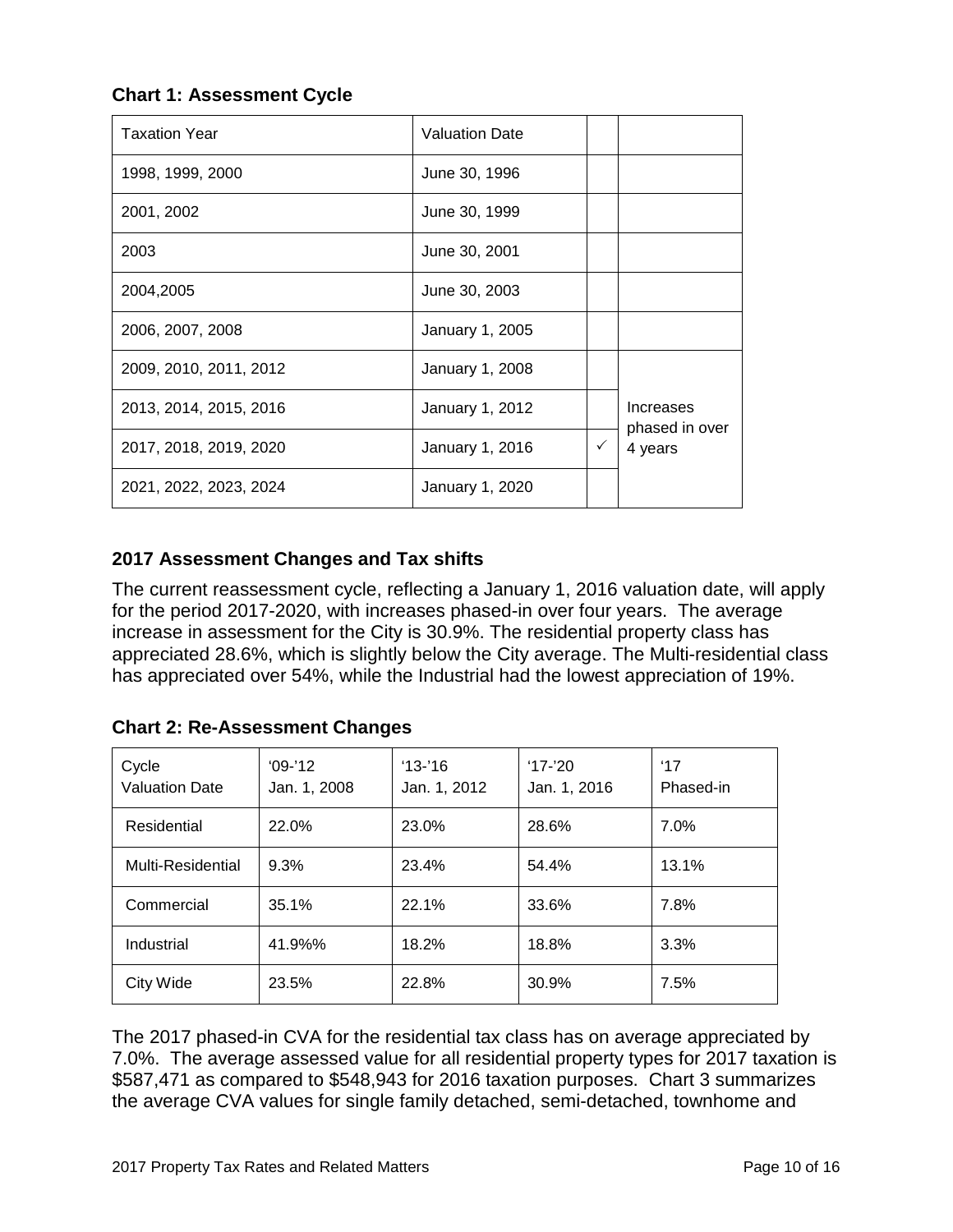condominium property types as well as for all residential property types for the 2012 and 2016 valuation dates as well as the phased-in values for and 2017.

|                           | 2016<br>(Jan. 1/12<br>Valuation) | 2020<br>(Jan. 1/16<br>Valuation) | $\%$<br>Change | 2017<br>Phased-In | 2017<br>$Phased -$<br>in $%$<br>Change |
|---------------------------|----------------------------------|----------------------------------|----------------|-------------------|----------------------------------------|
| Single Family<br>Detached | 729,565                          | 973,346                          | 33%            | 790,248           | 8.3%                                   |
| <b>Town Homes</b>         | 530,710                          | 722,193                          | 36%            | 578,556           | $9.0\%$                                |
| Semi Detached             | 518,512                          | 714,293                          | 38%            | 567,449           | 9.4%                                   |
| Condominiums              | 369,936                          | 413,843                          | 12%            | 379,388           | $3.0\%$                                |
| All Residential           | 548,943                          | 706,178                          | 29%            | 587,471           | 7.0%                                   |

## **Chart 3 - Average CVA Values for Single Family Detached Homes and All Residential Property Types**

In reassessments, tax shifts between properties within a property class will occur  $-$  a property which appreciates at a rate greater than the class average will experience an increase in tax burden, and conversely, a property which appreciates at a rate less than the class average will experience a decrease in tax burden.

In a similar way, during reassessments, tax shifts between property classes will also occur – property classes that appreciate at a rate greater than the City-wide average will experience an increase in tax burden, and conversely, property classes that appreciate at a rate less than the City-wide average will experience a decrease in tax burden. Under provincial regulations, the City has the option to reduce the tax ratios for the commercial, industrial and multi-residential classes, which could also cause shifts in tax burden between classes.

#### **2017 Multi-Residential Tax Burden Freeze**

As part of the December 2016 Economic Outlook, the government of Ontario expressed concerns about the significantly higher property tax burden for multi-residential apartment buildings and its effect on housing affordability. In response to these concerns, the Province announced it would undertake a review of the property taxation of multi-residential apartment buildings, and in the meantime, make a regulation to freeze the tax burden on this class for 2017. Since the multi-residential class appreciated at rate significantly higher than other classes, in the absence of mitigating action, this class would otherwise experience a significant tax shift increase.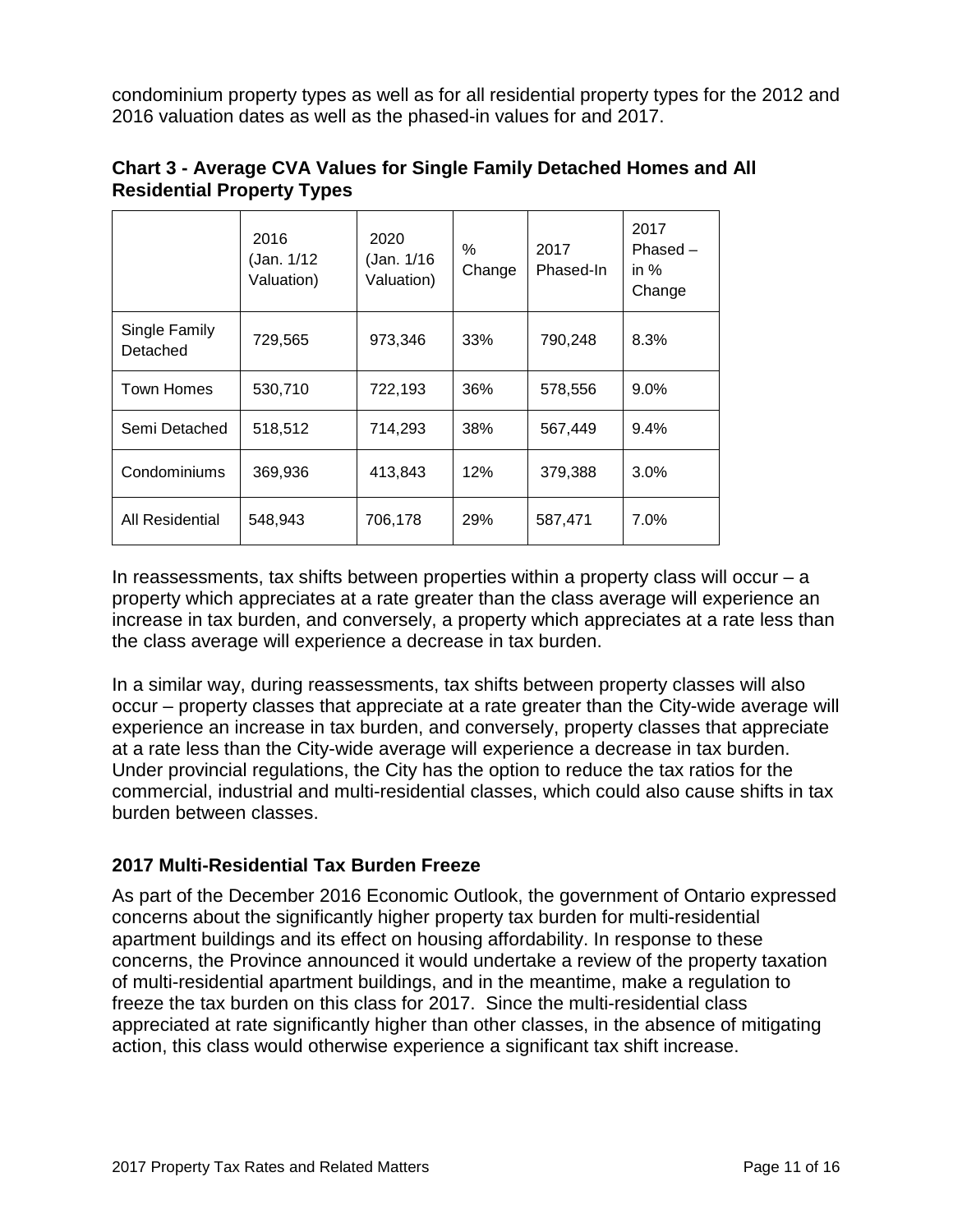## **Appeal Loss Adjustment**

In 2016, in response to requests by certain municipalities, the Province introduced regulatory amendments that allowed those specified municipalities, for the first time, to include an adjustment for assessment appeal losses from the prior year in the determination of assessment that is used as a starting point to establish the annual maximum property tax levy amount (allowable revenue limit) for the following taxation year.

The adjustment for assessment appeal losses recognizes that reductions in assessment from successful assessment appeals over the course of a year result in property tax reductions. As a consequence, a municipality, once having set tax rates to raise its budgetary requirements, never collects the full amount of the property tax levy due to assessment appeal-related tax reductions that occur after the levy is set – there is an annual shortfall in the amount of property taxes payable and the original tax levy amount. This annual shortfall in tax revenue is compounded each year, and reduces the allowable revenue limit that forms the basis of each subsequent year's levy.

By allowing a municipality to recognize both increases in assessment occurring over the course of a year (from new construction, building improvements, etc.) plus actual assessment appeal losses during the year that reduce taxation revenues, the calculation for assessment growth (used as the starting point in determining a municipality's maximum property tax levy for the following year), is a better estimate of net assessment changes.

In 2016, Toronto saw assessment reductions due to eligible assessment appeals totalling 475.2 million, with associated reductions in 2016 property tax revenues of \$6.87 million. This \$6.87 million is the shortfall in tax revenue resulting from assessment appeals. By including this total in the determination of net assessment change occurring in 2016, the City's maximum allowable revenue limit (the starting point for determination of 2017 tax rates), is increased by \$6.87 million. Including this adjustment ensures that Toronto's allowable revenue limit for 2017 captures the full effect of assessment changes that occurred in 2016.

In order to use the assessment appeal loss adjustment in the calculation of Toronto's notional and final tax rates for 2017, Toronto Council must approve by resolution their intention to have the appeal loss adjustment apply, and the Minister of Finance must pass a regulation affirming its use. This report recommends that Council approve the inclusion of an assessment appeal loss adjustment in the determination of final tax rates for 2017 and to advise the Minister of Finance of this intention.

In addition to this most recent change permitting adjustments to assessment, since 2012 O.Reg. 121/07 has permitted the City, when calculating notional tax rates, to also exclude the assessment of a property in a property class from the calculation of the total assessment of the properties in that property class if the current value of the property has increased by 100 percent or decreased by 25 percent. The intention of this provision is to exclude extraordinary outliers from the calculation of the notional tax rate which could distort true assessment growth for the City. For 2017, this report recommends Council elect to apply this rule in its notional tax rate calculation, and which will result in an additional \$20.5 million in revenue for the City in 2017.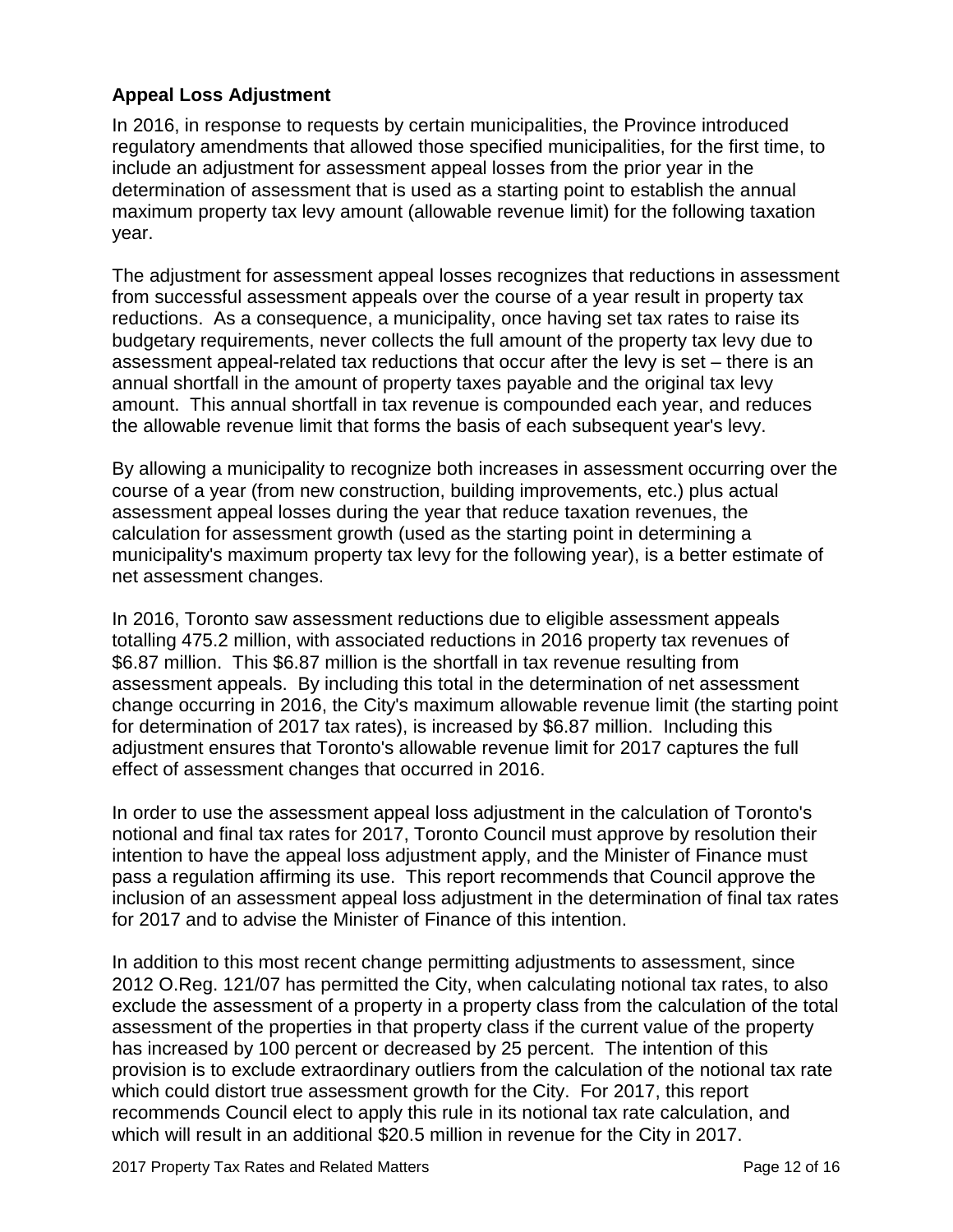## **Property Tax Assistance for Small Businesses, Commercial and Industrial**

Council's adopted policy commencing in 2006 under the 'Enhancing Toronto's Business Climate' initiative is to reduce the tax ratios for the multi-residential class and the business classes (commercial and industrial) to 2.5-times the residential tax rate by 2020 (a 15 year plan). The plan also provides for an accelerated reduction in tax rates for small businesses, with a target of 2.5-times the residential rate by 2015 (a 10 year plan, instead of the 15 years for the rest of commercial).

Reducing the tax ratios for the multi-residential class and the business classes is accomplished by (i) limiting the budget-related tax increases on these classes to 1/3 of that for the residential class (as opposed to 1/2 mandated through Provincial legislation); and (ii) shifting part of the tax burden from these classes onto the residential class.

For 2017, Budget Committee is recommending allowing one-half of the tax rate increase on the Residential property class to be applied to the Commercial property class (instead of the City's one-third policy). Together with the mandated freeze of the tax burden on the Multi-Residential property class for 2017, these actions will result in a a slowing down of the City's tax ratio reduction policy, with an estimated revised target date of 2023 instead of 2020 to achieve a ratio of 2.5-times the residential rate, as shown in the Chart 4.

|                       | Actual |      |      |              |      |      |      | Projected |      |        |
|-----------------------|--------|------|------|--------------|------|------|------|-----------|------|--------|
|                       | 2009   | 2010 | 2011 | 2012         | 2013 | 2014 | 2015 | 2016      | 2017 | Target |
| Commercial            | 3.37   | 3.26 | 3.23 | 3.17<br>3.26 | 3.12 | 3.07 | 3.00 | 2.90      | 2.85 | 2.50   |
| Industrial            | 3.55   | 3.26 |      |              |      |      |      |           | 2.83 |        |
| Multi-<br>Residential | 3.38   | 3.31 | 3.31 |              | 3.18 |      |      |           | 2.66 |        |
| <b>Small Business</b> | 3.26   | 2.97 | 2.93 | 2.81         | 2.76 | 2.63 | 2.50 | 2.50      | 2.49 |        |

## **Chart 4 – Revised tax Ratio Projections**

# **Property Tax Assistance for Low-Income Seniors and Disabled Persons**

The City provides both a Tax Increase Cancellation Program and a Tax Increase Deferral Program for low-income seniors and low-income disabled homeowners that meet certain eligibility criteria. Under the Tax Increase Cancellation program, eligible homeowners can have their tax increases, whether CVA or budgetary related, cancelled. Under the Tax Increase Deferral program, eligible homeowners can have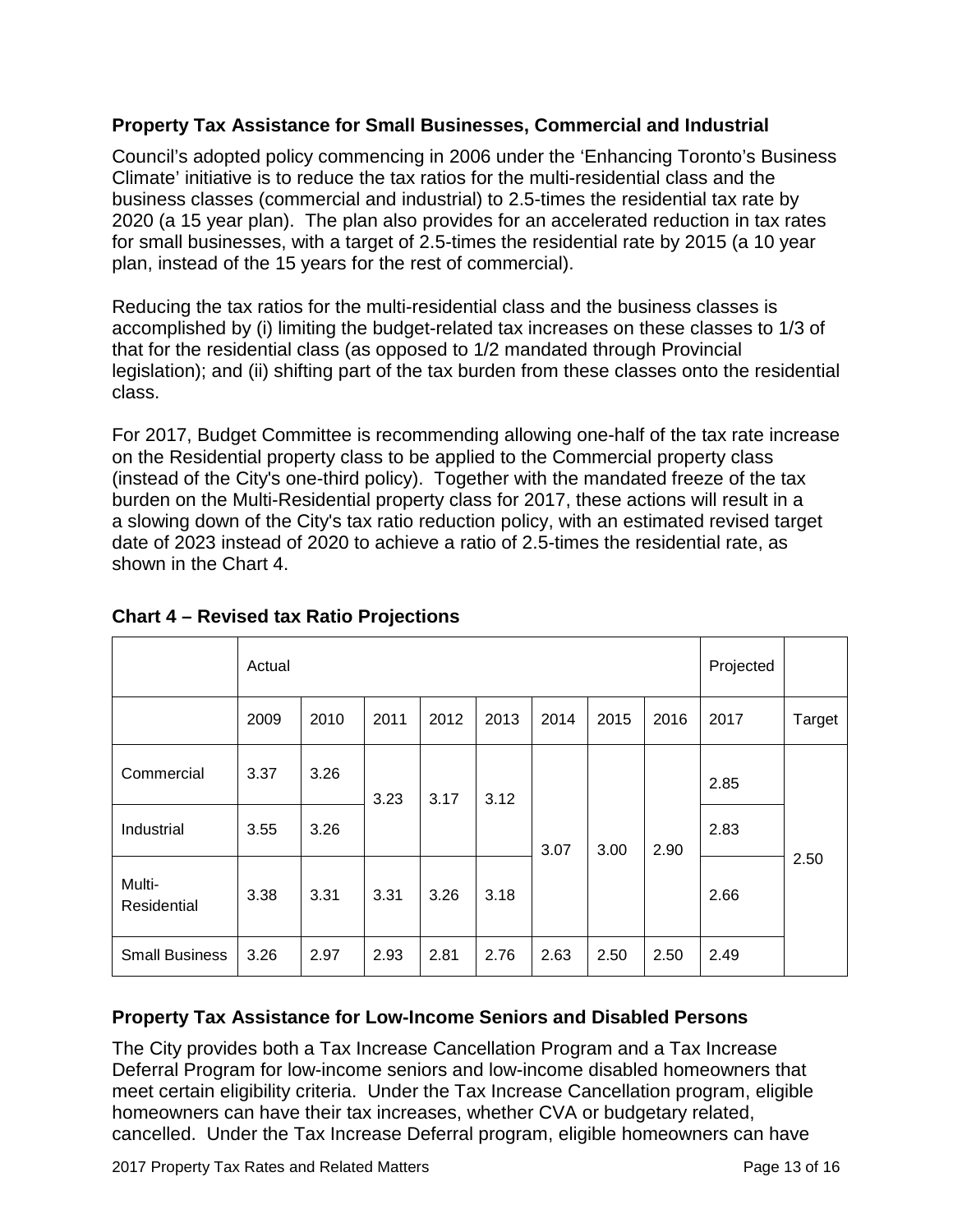their tax increases, whether CVA or budgetary related, deferred without interest, and only repayable once they are no longer the homeowner. Chart 5 provides a summary of these programs.

In 2015, City Council enhanced the seniors and disabled tax relief programs by adopting an automatic adjustment of the income criteria in future years based on the City of Toronto rate of inflation (Consumer Price Index "CPI"). Accordingly, the income criteria increased from \$38,000 in 2015 to \$38,570 in 2016.

In accordance with the above Council decision, and based on the 2016 CPI, all – items for Toronto, of 2.1%, the household income eligibility for the cancelation program in 2017 will be increased to \$39,380. The threshold for household income for the deferral program remains at \$50,000.

The household CVA value threshold for the Cancellation Program was \$715,000 in 2016. Given the CVA appreciation for the current reassessment cycle, it is recommended the household CVA value threshold for 2017 and 2018 be increased to \$850,000, and to \$975,000 for 2019 and 2020. There is no household CVA value threshold for the Deferral Program.

#### **Chart 5 – Property Tax Assistance for Low-Income Seniors and Low-Income Disabled Persons**

|                 | Tax Increase                           | Tax Increase                       |  |  |  |
|-----------------|----------------------------------------|------------------------------------|--|--|--|
|                 | Deferral Program                       | <b>Cancellation Program</b>        |  |  |  |
|                 | Age 65 years or older; or aged 60-64   | Aged 65 years or older             |  |  |  |
| <b>Seniors</b>  | years and receiving a Guaranteed       | or 60-64 years and receiving a     |  |  |  |
|                 | Income Supplement (GIS) and/or         | Guaranteed Income Supplement(GIS)  |  |  |  |
|                 | Spousal Allowance; or aged 50 years    | and/or Spousal Allowance           |  |  |  |
|                 | or older and receiving either a        | Household income \$39,380 or less  |  |  |  |
|                 | registered pension or pension annuity. | Property CVA equal to or less than |  |  |  |
|                 | Household income \$50,000 or less      | \$850,000 for 2017 and 2018.       |  |  |  |
|                 | No age requirement                     | No age requirement                 |  |  |  |
| <b>Disabled</b> | receiving support from one or more     | Receiving support from one or more |  |  |  |
| Persons         | specified disability programs          | specified disability programs      |  |  |  |
|                 | Household income \$50,000 or less      | Household income \$39,380 or less  |  |  |  |
|                 |                                        | Property CVA equal to or less than |  |  |  |
|                 |                                        | \$850,000 for 2017 and 2018.       |  |  |  |

Since the inception of these programs, the City has funded over \$9.4 million from its operating budget for the Tax Increase Cancellation Program for the City portion of taxes (an additional \$3.8 million in provincial education taxes was also cancelled), and deferred over \$6.8 million in tax increases, of which the current receivable to the City is \$3.1 million in deferred taxes. There is no interest charged under the Deferral Program.

It should also be noted that for Low-Income Seniors and Low-Income Disabled Persons that are eligible for either of the above property tax assistance programs are also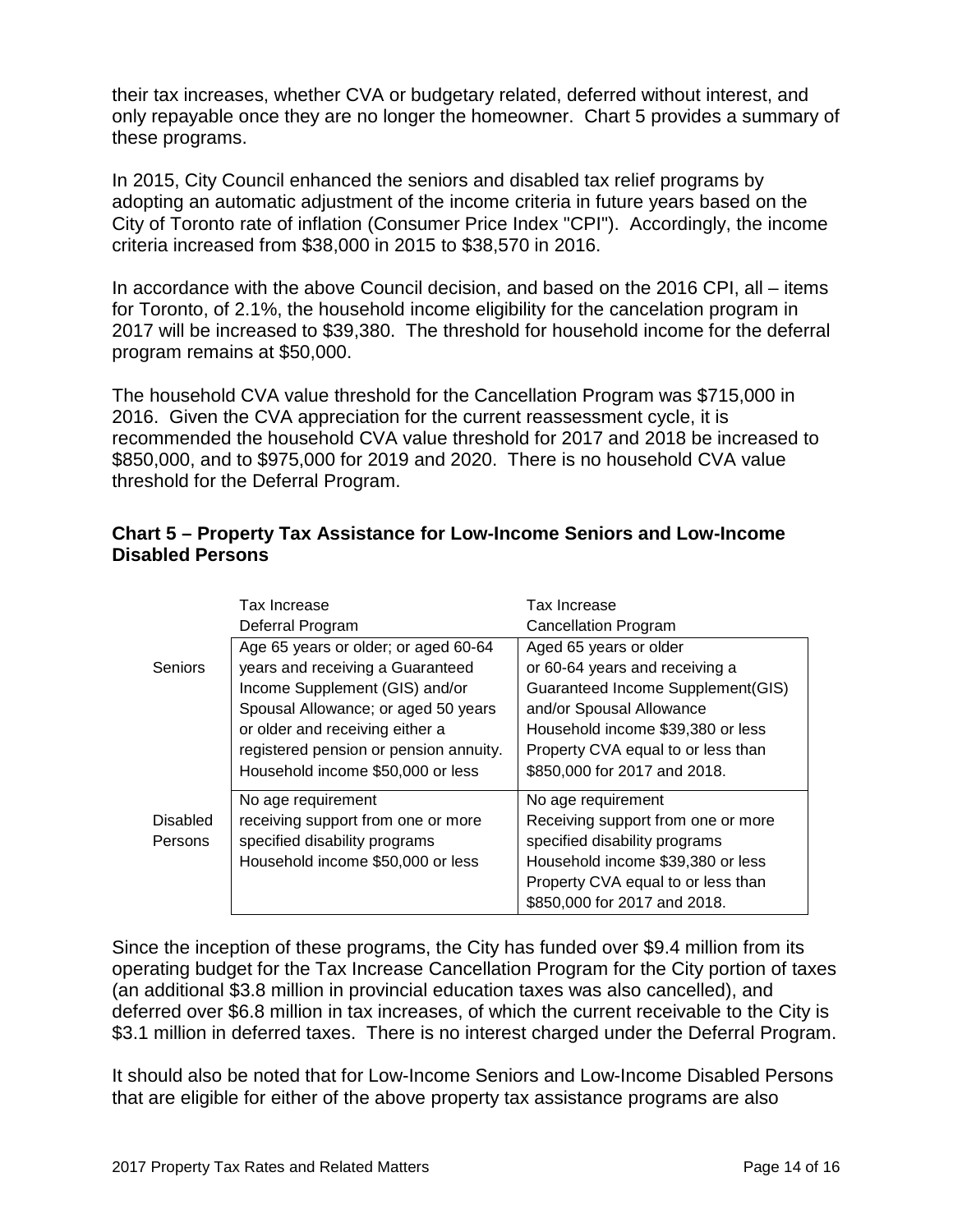eligible for a rebate on their water bill, so long as their water consumption is less than 400 m3 annually.

## **Funding Rebates for Registered Charities**

Provincial legislation requires that the City must adopt a tax rebate program for Charities located in properties in the commercial or industrial property classes. The tax rebate must be not less than 40%. Regulation also provides that the tax rates and tax ratios for the commercial and industrial classes may be greater than would be allowed in order to fund rebates to charities from within the commercial and industrial classes. The Province funds the education share of the rebates.

For 2017, the City funding requirement based on an estimated 905 applications being processed in 2016 is \$5,830,697 from the commercial class and \$87,419 from the industrial class.

## **City Building Fund**

At its meeting on January 24, 2017, Budget Committee recommended that City Council approve a special dedicated property tax levy for priority transit and housing capital projects equal to a 0.5 percent residential property tax increase in 2017, with additional 0.5 percent increases in each year from 2018 to 2021.

The 0.5% City Building Fund levy will raise \$14.05 million in 2017, and is projected to raise \$70 million annually in the fifth year (2021) and thereafter.

#### **Capping and Clawback**

The City of Toronto Act, 2006 mandates capping protection which limits CVA-related tax increases on the commercial, industrial and multi-residential classes. The Act provides the City with three capping options, which can be used independently or in any combination, in order to increase progress towards fully implementing CVA taxation. These capping options are: (i) a cap of not less than 5% and not more than 10% of prior years' taxes; (ii) a cap of not less than 5% and not more than 10% of prior years' CVA taxes; (iii) a threshold of up to \$500 wherein if a property is within that threshold, it may be moved directly to full CVA taxes; and (iv) removing a property from capping eligibility once it reaches its full-CVA level of taxation.

For 2017, the Province announced additional capping flexibility which includes (i) limiting capping protection only to reassessment related changes prior to 2017; reassessment related increases beginning in 2017 would not be subject to capping; and (ii) allowing a four-year phase-out from the capping program if no capped properties, excluding vacant properties, are beyond 50% of CVA level taxes in a property class. No regulations have been filed to date to provide authority for this flexibility.

The City has previously adopted a cap of 5% of prior years' CVA taxes. The City funds the foregone revenue resulting from the 5% cap by reducing or 'clawing back' the decreases that properties facing decreases would otherwise experience.